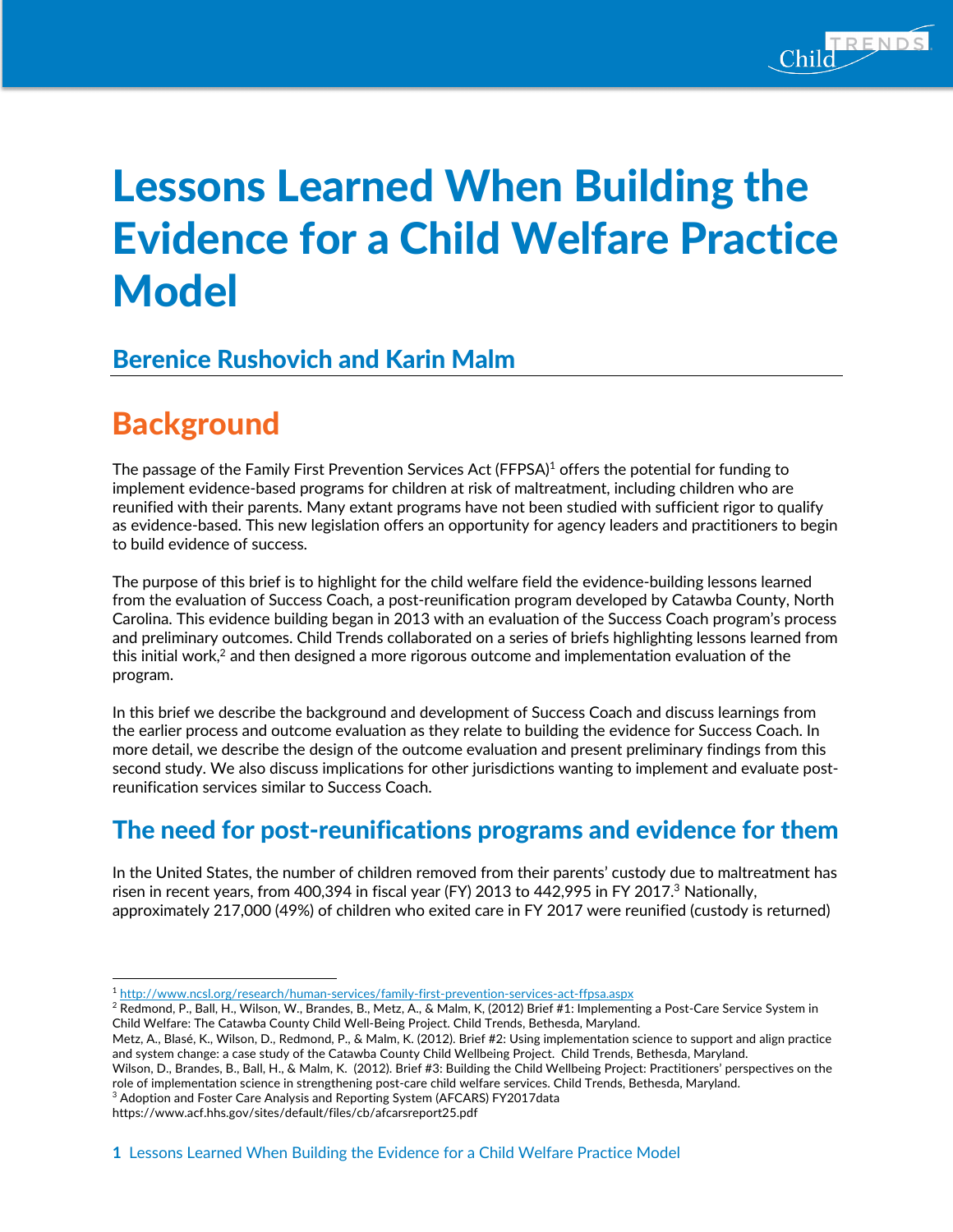with their parents, and based on findings from other studies, <sup>4</sup> an estimated 6,500 (3%) to 60,700 (28%) will subsequently re-enter care at some point due to repeat maltreatment. Typically, child welfare agencies end contact with families after custody is returned. Often, however, families still face challenges in caring for their children—challenges that continued supports and services could help to ameliorate.

There are very few post-reunification programs available to families; moreover, the evidence base for these programs is limited. Only one, the Homebuilders program, is rated by the California Evidence Based Clearinghouse (CEBC) as supported by research evidence.<sup>5</sup> CEBC rates another post-reunification program, Family Centered Treatment, as having promising research evidence. Although other postreunification programs show promise in preventing re-allegations of maltreatment and re-entry into care, they lack an evidence base (Carnochan et al., 2013). <sup>6</sup> To bridge this gap, Catawba County in North Carolina initiated their Child Wellbeing Project in 2006, in partnership with The Duke Endowment.

The Child Wellbeing Project focused on post-permanency stabilization and child well-being and resulted in the development and implementation of two principal intervention strategies: the Success Coach program and the Educational Advocate service. Three smaller-scale psycho-educational and clinical interventions were also implemented: Parent Child Interaction Therapy (PCIT), Strengthening Families Program (SFP), and Adoption Support Groups (ASG). <sup>7</sup> The Success Coach program addresses post-care, both following reunification of children with their birth parents, and following adoption finalization.

In this brief, we discuss implications for the field based on these findings and offer suggestions and approaches to addressing and managing these barriers in order to effectively evaluate post-reunification programs.

## The Success Coach Model

Catawba County, North Carolina staff developed the Success Coach program based on needs identified by conducting a comprehensive literature review, as well as focus groups with reunified parents, adoptive parents, guardians, and child welfare staff. Catawba County also consulted with the National Implementation Research Network on how to develop an array of services for post-reunification and postplacement families.

### What is the Success Coach model?

Success Coach is a voluntary service, offered to families at the point of reunification or adoption/guardianship. When a family agrees to work with a Success Coach, they negotiate together to develop a Success Plan that lasts for up to two years. The Success Coach meets with the family according to the agreement, usually in their home, at least twice monthly. Success Coaches work with families to assess their needs and develop and implement the Success Plan. They also assist families by coordinating with other needed services, and helping families manage crises that may arise. They work with families to enhance a range of skills essential to achieving stability and well-being.

 <sup>4</sup> Carnochan, S., Rizik-Baer, D., & J. Austin, M. (2013). Preventing Re-Entry to Foster Care. *Journal of Evidence Based Social Work*, *10*: 196-209.

<sup>&</sup>lt;sup>5</sup> Homebuilders serves families with children (birth to 18) at imminent risk of placement into, or needing intensive services to return from, foster care, group or residential treatment, psychiatric hospitals, or juvenile justice facilities.

http://www.cebc4cw.org/program/homebuilders/

 $<sup>6</sup>$  Carnochan, S., et al. (2013).</sup>

<sup>7</sup> Kirk, R. S. & Conner, N. W. (2013). *Catawba County Child Wellbeing Project Final Report*. Durham, NC, Independent Living Resources.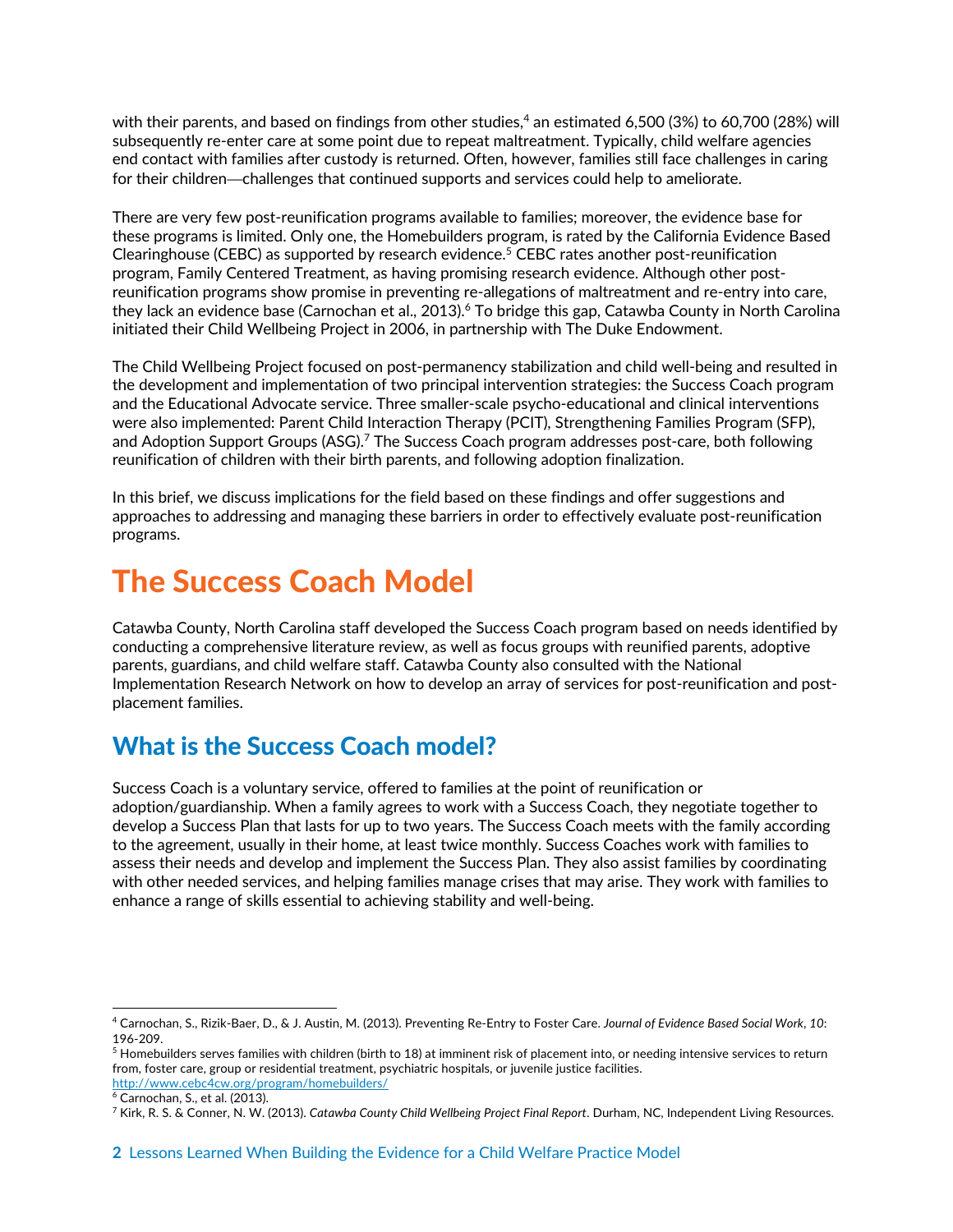Below, we provide a description of the model, including staffing, the target population, and the array of activities conducted and services provided.

**Staffing.** Success Coaches are employed by Catawba County Social Services and have a bachelor's degree in social work or a related field. Most of them have prior experience in child welfare before becoming a Success Coach. All Success Coaches are trained in the model, receive regular supervision, and are observed in the field at least annually.

**Target population.** Success Coaches serve families of children under age 18 who exited foster care, and who exited to a permanent placement (reunification or adoption). $^8$ 

**Program activities and services.** Success Coach has a practice manual and clear guidelines for the work. $9$  The program includes activities and services for building families' resilience and increasing their well-being in the following domains:

- Mental/emotional health
- Family functioning
- Caregiver self-sufficiency
- Child's education
- **Environment**

of Success Coach.

• Social/community capital or support

#### From the outset, the Catawba County developers embraced the

#### **Intervention approaches:**

- Review Success Plan
- Work on Success Plan
- Engagement
- Assessment
- Skill Building
- Service Coordination
- Advocacy
- Educational Services
- Crisis Prevention/ Intervention

#### **Types of skills Success Coaches focus on with families:**

- Financial Planning
- Social Skills
- Parenting Skills
- Employability Skills
- Resiliency Building
- Health and Wellness Skills
- Independent Living Skills

<sup>8</sup> When Success Coach began, Success Coaches served families with guardianship and legal custody arrangements. They no longer serve these families.

theory that when post-permanency placements are stable, and caregivers can support children and promote their well-being, children are less likely to suffer repeat maltreatment. With stable, supportive placements, children are also less likely to re-enter the child welfare system and more likely to make successful transitions to adulthood. The theory has a basis in the literature, <sup>10</sup> but there is not yet any research evidence that supports it. For Catawba County, it was important to establish reliable evidence for the efficacy of their practice. The county took its first step toward gathering evidence for the Success Coach program in 2013, with an evaluation of process and preliminary outcomes. To expand on the 2013 evaluation and address its limitations, Catawba County has now undertaken a rigorous impact evaluation

<sup>9</sup> For more information see the Child Wellbeing project website http://www.postadoptionsuccesscoach.org/

<sup>10</sup> Carnochan, S., et al. (2013).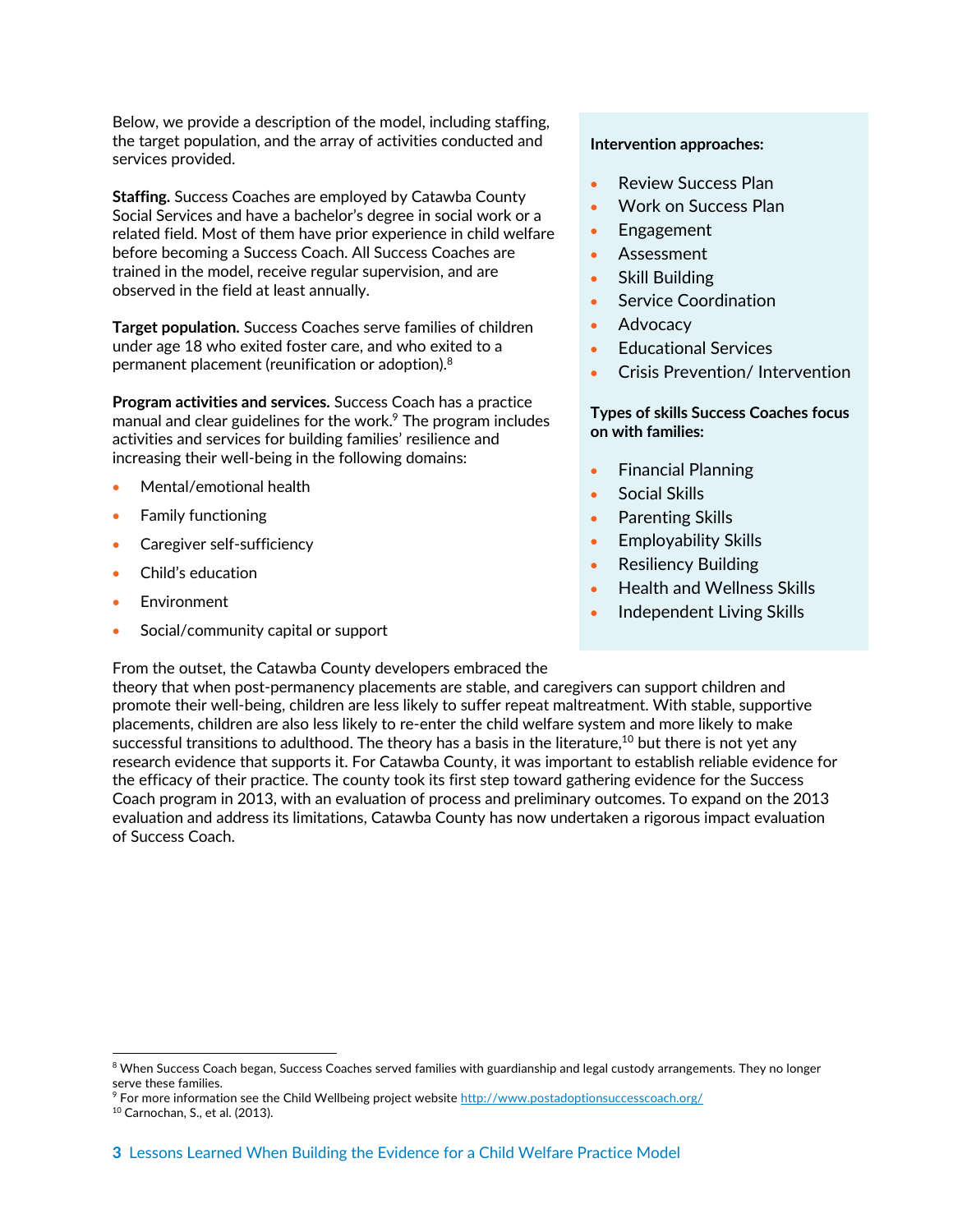## Path to a Rigorous Evaluation

In December 2013, Catawba County undertook an evaluation of the Child Wellbeing Project, including the Success Coach program. Child Trends and the National Implementation Research Network (NIRN) consulted on project design, service development, and program implementation. Independent Living Resources, Inc. conducted a process and preliminary outcomes evaluation. Evaluators found that the presence of a Success Coach in the lives of post-adoptive and post-reunified families appeared to decrease the risk of re-allegations of abuse and neglect and re-entries into out-of-home care. However, due to the study design as well as many co-occurring factors, including low enrollment and families' receiving services in addition to Success Coach, evaluators were unable to establish a direct association between Success Coach programs and positive outcomes for the families served.

### Expanding services

Catawba County was encouraged by findings from the 2013 evaluation that indicated the Success Coach program had potential to increase child and family well-being and reduce repeat maltreatment. The next step in building an evidence base for their program was a more rigorous study, which they initiated in 2015. At that time, to serve more families and increase the sample size for the more rigorous study,

Success Coach program staff decided to expand their reach to neighboring counties. Five counties agreed to collaborate with Catawba County by referring families, at the time the child(ren) were returned home (i.e., trial home placement), to the Catawba County Success Coach program. These Catawba County Success Coaches provided services to the families referred by the expansion counties, in addition to families referred by Catawba County. Figure 2 depicts the initial phase, in which only Catawba County families received the service, and the expansion of the service to five neighboring counties. The rigorous design of the 2015 study included an implementation study that would examine the successes and challenges of expanding services to additional sites.



### Determining the evaluation design

The Success Coach developers wanted to know whether the program worked for families, and to identify the factors that were instrumental in supporting the implementation and expansion of the Success Coach program. Therefore, Child Trends designed an evaluation that includes both an outcome and an implementation study.

**Outcome study.** This component of the evaluation examines impacts of the Success Coach program on child safety (as measured by rates of re-allegations of maltreatment and re-entry into care) and child well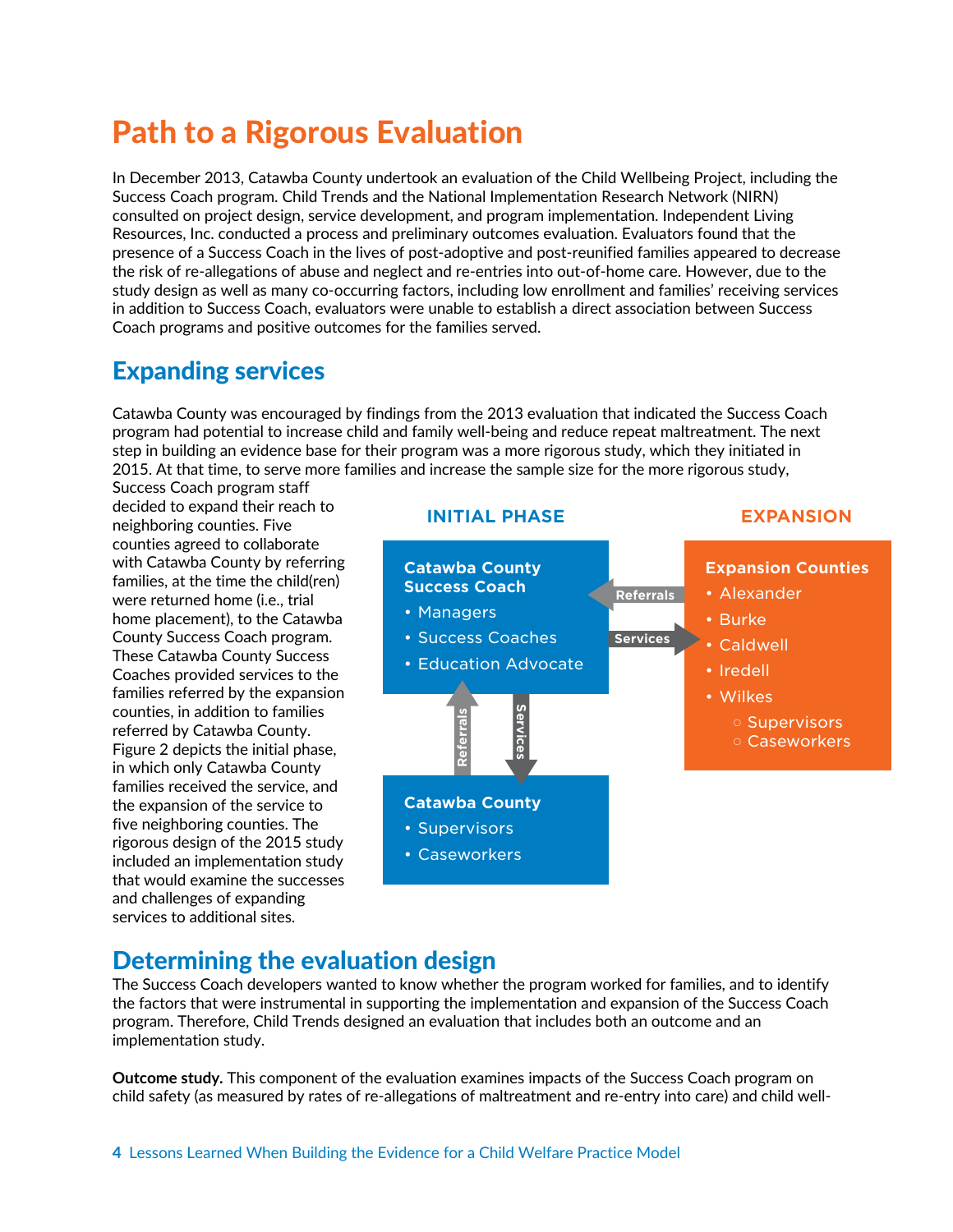being (as measured by parents' attitudes and access to supportive people and services that promote child and family well-being). To detect any statistically significant impacts on outcomes that might exist, we anticipated needing to enroll at least 200 families into the study. Families would be randomly assigned to either receive Success Coach services (treatment) or to receive "services as usual" (control).

**Randomization.** To be able to attribute differences in any outcomes we observed between the two groups to the intervention, we carried out a randomized controlled trial. With a sufficiently large sample size, randomly assigning families to either the treatment or control group makes the two groups statistically equivalent in terms of other factors that might influence outcomes of interest. Families' motivation is an example of such a factor; that is, without random assignment, families who are particularly motivated might be more likely volunteer for the intervention, and this motivation—rather than the intervention itself—might explain more favorable outcomes observed in the treatment group.

The various DSS county offices referred families to the Success Coach program at the point when the child returned home for a trial placement prior to reunification. When families were referred, we randomly assigned them to either the treatment or control group. Success Coaches then approached the referred families, to explain the Success Coach program and the possibility of receiving the service if the family decided to join the study. For families who consented to participate in the study, the Success Coach informed them of their study assignment, and then offered services to those families assigned to the treatment group.

We retained all families who consented to participate in the study in our analytical sample, even if they were assigned to the treatment group and did not take up services. This "intent to treat" design is critical for maintaining the statistical equivalence of the treatment and control groups.

*Measures.* The outcome study relies on a variety of measures to assess differences between control and treatment families in family well-being, repeat maltreatment, and placement stability. These measures include the following:

- A parent survey administered at baseline and every six months for two years. The survey included:
	- o Mini Child and Adolescent Needs and Strengths (Mini-CANS)
	- o Protective Factors Survey
	- o ACES Survey
	- o Miami Dade Parent Survey
- Data from the Success Coach program database, for example:
	- o Demographic data about the parents
	- o Number and types of contacts with the Success Coaches
- Administrative data from the state child welfare data system, for example:
	- o Reports of maltreatment by parents
	- o Outcome of any investigations done in response to these reports
	- $\circ$  Re-entry of children into foster care, if applicable, and length of stay in care

**Implementation study.** This component of the evaluation complements the impact study by providing context and an understanding of factors driving the implementation, both in the Success Coach program and the expansion counties. Factors studied include what supports were present or absent, and how this affected the implementation. The research team also wanted to know what factors influence whether families consent to participate in the study, and, for treatment group families, what influences whether they take up the service. Lastly, the research team needed to understand all other services and supports available in the community that families who have recently been involved with child protective services could access.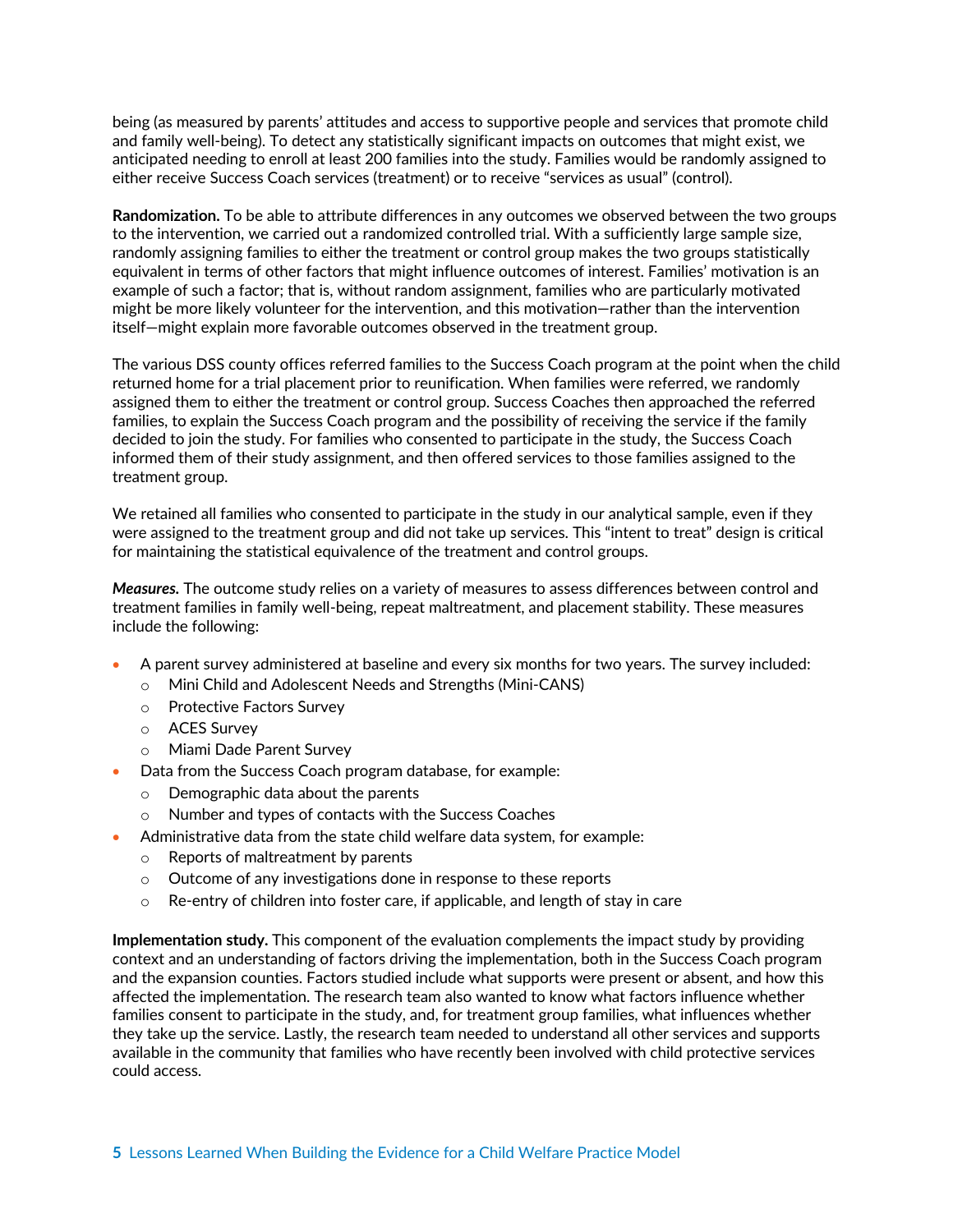*Measures***.** The research team developed focus group and interview protocols to gather information from key Success Coach program staff and county workers. Research team members conducted two rounds of interviews and focus groups, one in September 2017 and one in September 2018. They met with Success Coach program staff, including Success Coaches, program leadership, the data manager, and the education advocate. Additionally, they conducted interviews and focus groups with all participating county staff, including supervisors, caseworkers, mental health therapists, and guardians ad litem (GALs).

### Identifying the study population

In participating counties, children removed from their home are typically returned home for a "trial home placement" once the safety concerns that existed are alleviated. After successful completion of the trial home placement, the children are legally reunited with their parents. Success Coaches provide services at this point—at the time custody of the child(ren) is returned to the parent(s). Overall, in North Carolina, 4,756 children were in out-of-home care during FY 2017. Among those children, rates of reunification vary. On average, 39 percent of children were reunified after being in care for less than one year, 35 percent were in care for one to two years, and 25 percent were in care for more than two years. As shown in Table 1, the number of children reunified with their parents across the six counties being served increased from 2010 to 2014. While there were some increases in individual counties, across the six counties reunification rates remained stable from 2014 to 2015 and decreased from 2015 to 2017 (our study period).

|           | Alexander | <b>Burke</b> | <b>Caldwell</b> | Catawba      | <b>Iredell</b> | <b>Wilkes</b> | <b>TOTAL</b> |
|-----------|-----------|--------------|-----------------|--------------|----------------|---------------|--------------|
| 2016-2017 | 13        | 5            | 21              | $\mathbf{1}$ | 36             | 24            | 100          |
| 2015-2016 | 8         | 26           | 27              | 9            | 43             | 23            | 136          |
| 2014-2015 | 9         | 14           | 25              | 17           | 50             | 25            | 140          |
| 2013-2014 | 10        | 7            | 31              | 18           | 41             | 33            | 140          |
| 2012-2013 | 7         | 9            | 32              | 23           | 47             | 14            | 132          |
| 2011-2012 | 7         | 22           | 16              | 27           | 38             | 10            | 120          |
| 2010-2011 | 8         | 14           | 35              | 15           | 29             | 16            | 117          |

#### **Table 1: Number of children reunified with their parents (2010-2017)11**

We started enrolling families in the study in October 2015 with counties referring families with a child on trial home placement to the Success Coach program. As of January 2018, 168 families were referred by the six counties: 30 families, with 49 children, were assigned to the control group and 23 families, with 42 children, to the treatment group. Parents completed paper-and-pencil, self-administered surveys (Protective Factors, ACES, and Miami Dade Parent) during the initial visit (baseline data). These measures were also collected at 6, 12, 18, and 24 months after the initial visit. Caseworkers completed the Mini-CANS at the point of reunification, and identified areas where families needed support as well as strengthbuilding in order to help the Success Coaches begin working with the parents on a treatment plan.

 <sup>11</sup> Duncan, D. F., Stewart, C. J., Vaughn, J. S, Guest, S., Rose, R. A, Malley, K., and Gwaltney, A. Y. (2018). Management Assistance for Child Welfare, Work First, and Food & Nutrition Services in North Carolina (v3.21). Retrieved [month day, year], from University of North Carolina at Chapel Hill Jordan Institute for Families website. URL: http://ssw.unc.edu/ma/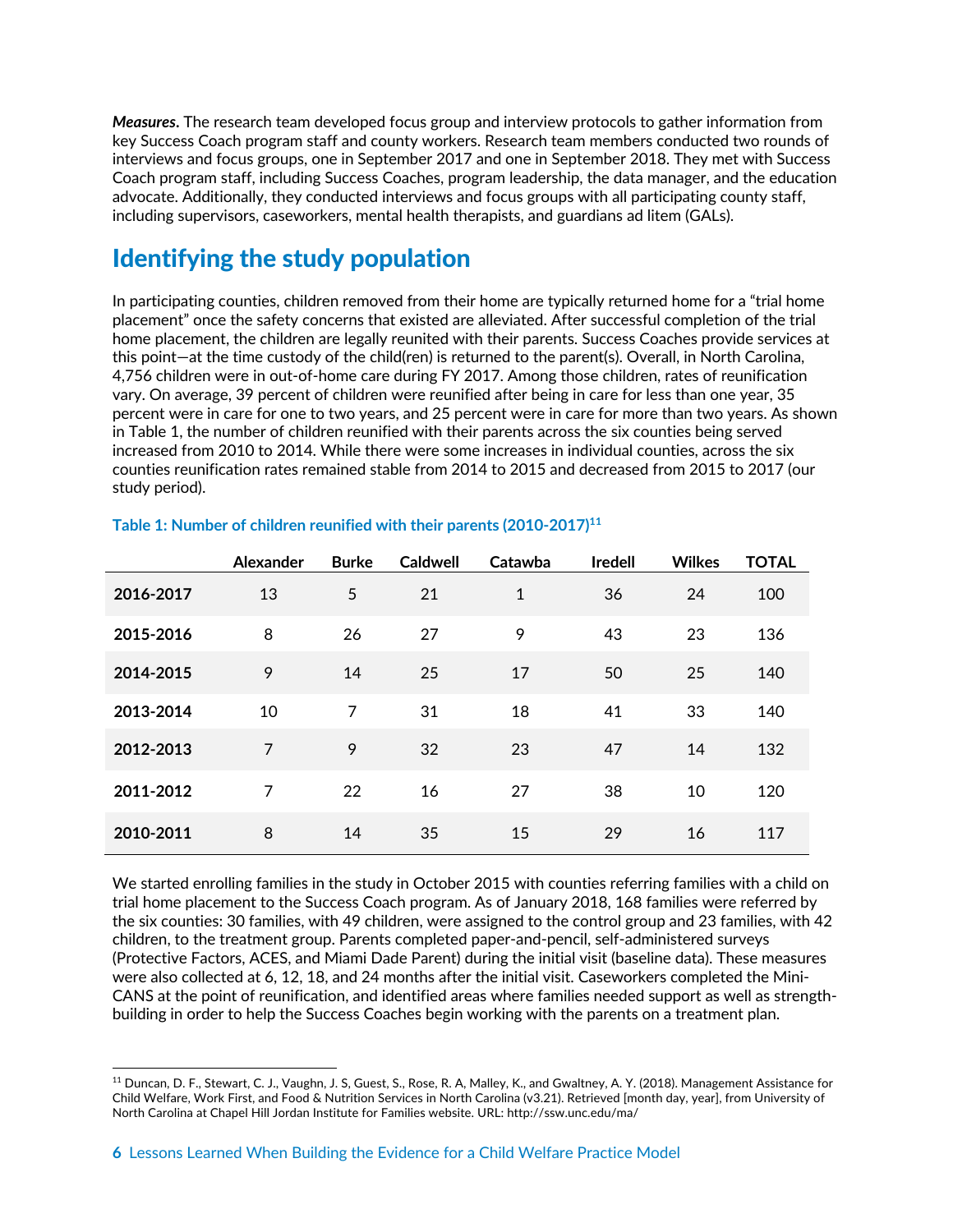Parents were predominantly female (64%) and white (73%). The largest group of parents were single (43%), but a third were married (34%). Over half (57%) had a high school diploma, GED, or less, and almost two-thirds were employed (60%). At baseline, families in both treatment and control groups reported similar needs and strengths (mini-CANS), similar protective factors, ACES scores, and community supports. There were a few significant differences: control families reported higher family functioning/resiliency (*p* = 0.017) than treatment families. They were more likely to believe their child misbehaved just to upset them (*p* = 0.036) compared to treatment families.

Parents in both groups reported they experienced more than three adverse childhood events. They rated their communities as safe places for their children, where people usually watch out for each other's children, and they usually have people on whom they can rely for support.

At baseline, there were no significant differences between treatment and control families on the Mini-CANS. Caseworkers rated most families as having a mixture of needs and strengths. They rated families strongest in the following areas: being a support for the child, dealing with the child's reaction to trauma, helping children feel comfortable with their cultural identity, being able to manage household activities, having strong family relationships with good communication among family members, helping the child function well in their living arrangement; and in the family in general. The areas in which caseworkers rated most families needing at least some help included building social assets, knowing about their child's strengths and problems, planning for and providing mental health or other services needed by family members, monitoring and disciplining their child, developing a sense of belonging in a cultural group, and ensuring the child has a positive school experience.

## Early Implementation Findings

As mentioned earlier, the implementation study complements our rigorous outcome study. While impact findings from random assignment designs require analyses after the accumulation of the sample is complete, preliminary findings from implementation studies can be disseminated far earlier. Below we discuss findings related to our implementation evaluation questions.

### What key factors support expansion of the Success Coach program?

We examined factors that support expansion of the Success Coach program, including whether public agencies are best suited to delivery of the program during its expansion, and whether private funding is needed to expand post-reunification services. In addition, we describe challenges and facilitators to the referral system during expansion of services.

**Success Coach services are best offered by child welfare staff.** Child welfare agencies are best-positioned to offer a program like Success Coach, both within their own jurisdiction and when expanding to neighboring jurisdictions. Success Coach staff believe the service is best provided by a child welfare agency and should not be outsourced to private agencies or small counties. They were concerned that small counties would be unable to support the practice effectively, and that private service providers in this region would not have the in-depth knowledge of the child welfare system needed to work with parents whose children have been in state custody due to substantiated allegations of maltreatment.

**There is a need for private funding**. Private funding was needed to support and expand post-reunification services. Success Coach staff reported that in many communities, a post-reunification program cannot be supported without grant funding because it is a non-mandated program with no state funding available. Also, it is a resource-intensive program, both in terms of staffing costs and costs associated with training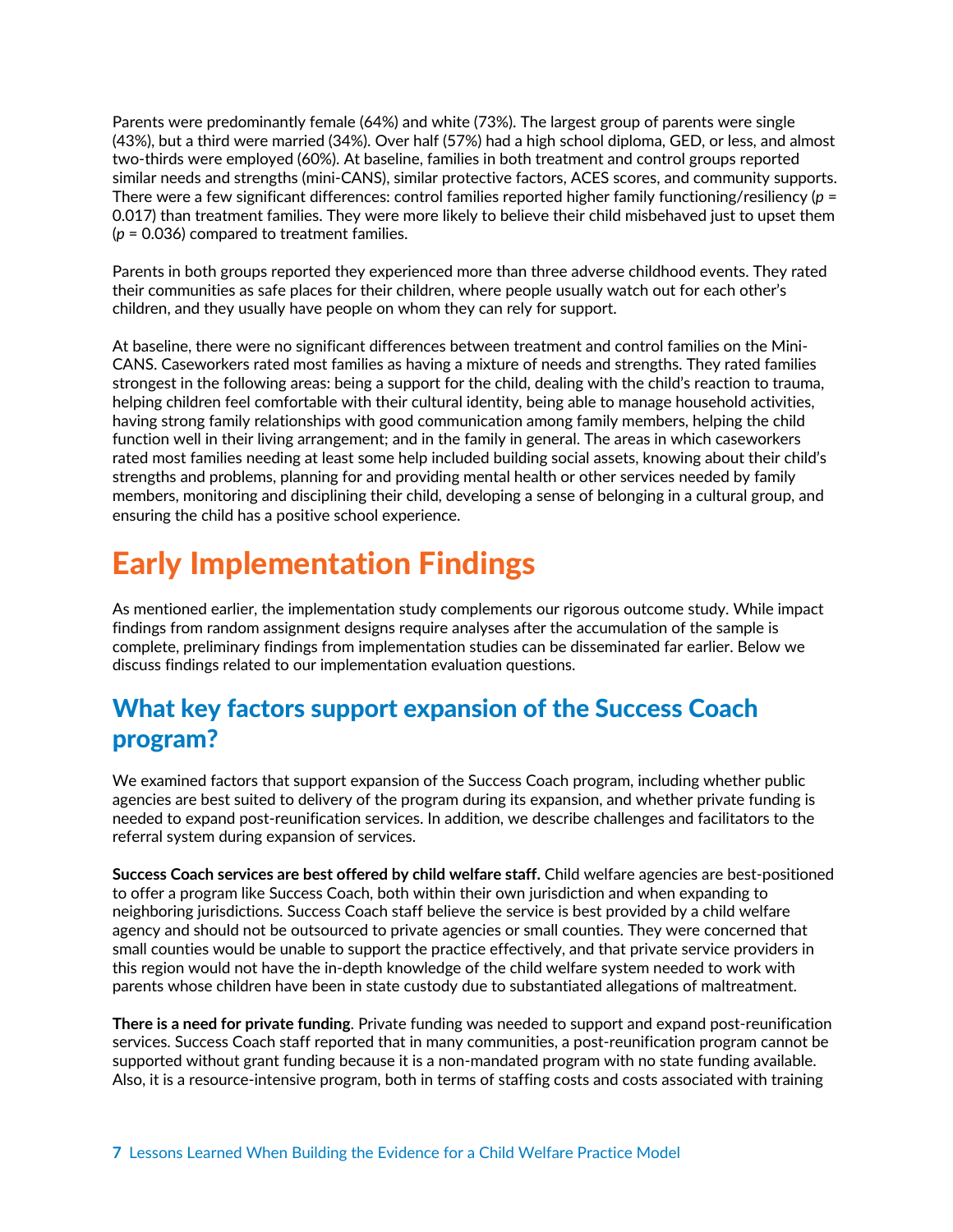staff and maintaining model fidelity. Success Coach staff were able to offer services to the expansion counties because of their external funding.

**Effective communication aids the referral process**. The referral process was strengthened by having open, regular communication between the Success Coaches and expansion counties. Staff in the expansion counties were not accustomed to referring families to another child welfare agency for services. When they learned about the Success Coach program, many caseworkers and supervisors in the expansion counties wanted their families to have the opportunity to work with a Success Coach. The Success Coach manager worked with the expansion counties to develop procedures to ensure all eligible families were referred.

With the study occurring simultaneously with program expansion, referring caseworkers wanted to know whether the families they referred were selected to receive the service (i.e., assigned to the treatment group) and, if selected, whether the families accept the service. Some caseworkers initially referred families that were assigned to the control group and not offered services, so they were reluctant to refer more families. Once the Success Coach staff became aware of these concerns, they sought to allay them: Staff began sharing more information about the status of the referred cases, including the families' group assignments. This response helped strengthen communication between workers in the expansion counties and the Success Coach staff, which in turn strengthened the referral process.

### What are key challenges related to the implementation of the Success Coach program and evaluation?

The research team identified several challenges affecting both implementation of the Success Coach program and the evaluation. These include the effect of staff turnover on referral rates, lower than expected rates of reunification, and the impact of the rigorous evaluation design on recruitment.

**There were fewer referrals than anticipated.** Fewer children/families were referred to the Success Coach program than originally projected. One reason for the low numbers of referrals was caseworker turnover, which was high in all participating counties. As described earlier, program referrals were dependent on caseworkers in the five-county area referring families starting a trial home placement. On average, 56 percent of staff in the participating counties were replaced between the start of the study in 2015 and the end of 2018. As a result of turnover, Success Coaches had to regularly reintroduce themselves and the program to new casework and supervisory staff, and spend time training them in study procedures. Casework staff positions often went unfilled for months, which left the remaining caseworkers with high caseloads and less time per family. Because of these extra demands, they were less likely to take time to invite the Success Coaches to join them on their final visits with families prior to reunification (as a way to introduce the Success Coach to the family and promote the program). They were also less likely to remember to refer families to the program and encourage families to meet with the Success Coaches.

**Reunification rates were lower than expected.** Local courts were slow to reunify some families, due in part to lack of court personnel, which caused continuations and delays. In addition, we heard from respondents that the complex needs of families necessitated longer trial home placements before judges deemed them stable enough to return child custody to the parents. Success Coaches and caseworkers believed the extended trial home placements were related to an increase in parental drug use disorders, involving opioids and methamphetamines.

**Study procedure affected family engagement in services.** Some Success Coaches initially reported that the research process (e.g., administering consent procedures) interfered with their ability to engage families. They expressed feeling awkward about introducing the research study, including the possibility of the family having access to the service, which the family would not actually receive if they were assigned to the control group. After discussion among the Success Coaches, management, and evaluators, the Success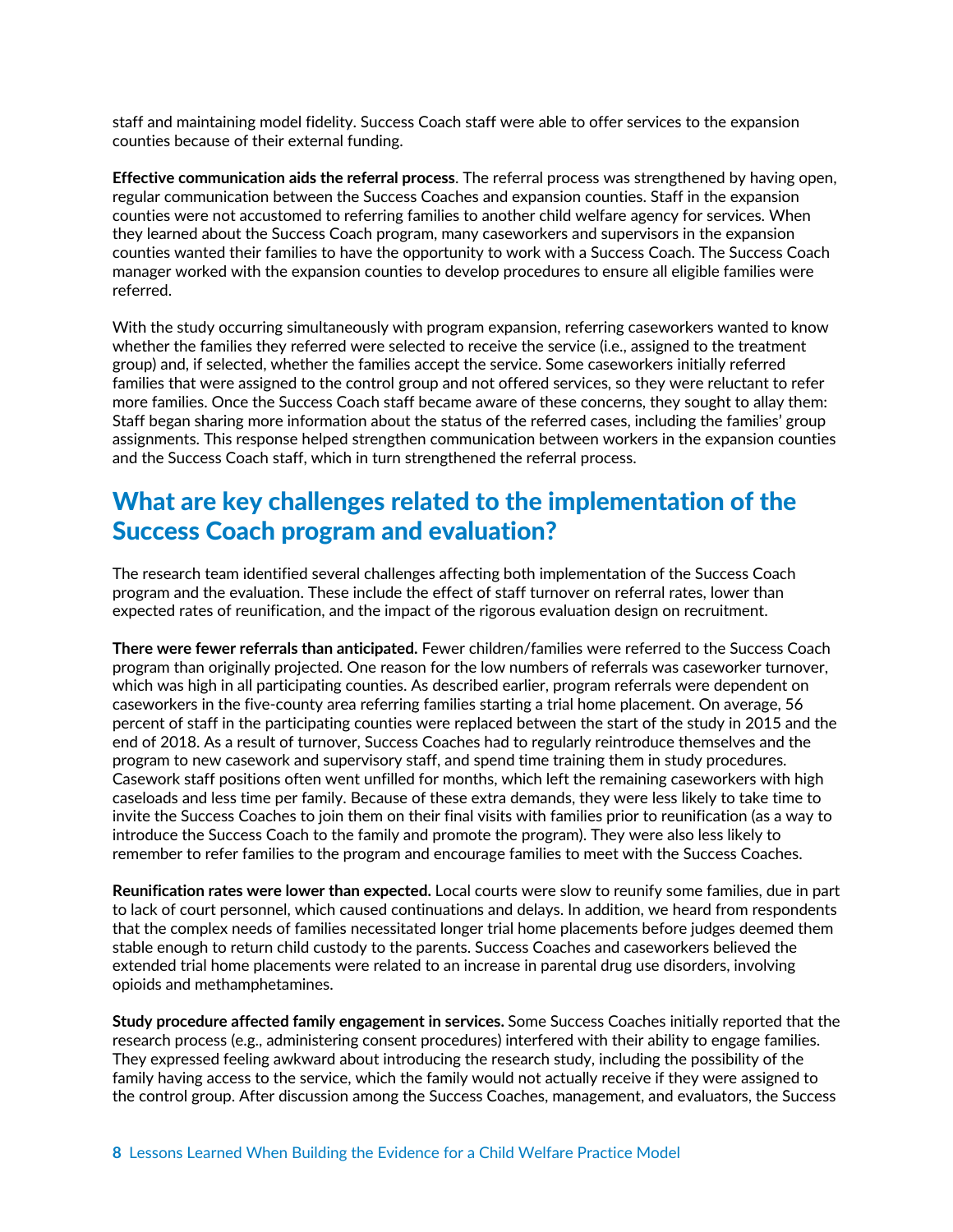Coaches became more comfortable with the study process and discussing the study with the referred families.

Take-up of the Success Coach program was slow. Child welfare agencies typically struggle to engage families, who have an inherent distrust of an agency with authority to remove their children. Given that families referred to the Success coach program recently had custody of their child returned to them, it is understandable that some families were not eager to continue their involvement with the agency that removed their child. Success Coaches used many engagement techniques to connect with families. They brought food to visits and toys for the children and took their cues from the family about the style of communication that worked best. They maintained an awareness of cultural, linguistic, or racial barriers that may exist and responded sensitively to the level of comfort families had with accepting a new service. Success Coaches who had more job experience seemed better able to connect with families than those new to the position.

### How similar are the Success Coach programs to the "services as usual" received by all children?

In evaluations involving comparison groups, if people in both groups obtain similar services, any effects of the service being studied (i.e., treatment) are likely diluted. In addition to understanding exactly what services and supports Success Coaches provide to families, we need to understand what services and supports are available to families in the control group. Below, we describe what Success Coaches provide and other services available in the participating counties.

**What Success Coaches provide.** Success Coaches provides supportive services to families in their home. Success Coaches develop a case plan known as a negotiated contract, to work on goals identified by the family. They advocate for the family and refer them to other community services as needed and available, although they provide most of the support, including financial assistance, themselves. They organize family events, like a pool party in the summer. The families also have access to the Education Advocate, who acts as a liaison between the family and the school and helps the parents advocate for their child's educational needs.

**Other available services.** There are few other services and supports available to families in the participating counties, and none as comprehensive as those available through the Success Coach program. Caseworkers typically have very little or no involvement with families once they are reunified with their children, beyond giving them information about what services and supports exist in the community. Occasionally, after reunification has occurred, a family may call a caseworker to ask for assistance, at which time the caseworker may make a referral if a service is available, but most caseworkers reported there are few options available.

During interviews and focus groups, respondents mentioned the following resources were available to families involved in the child welfare system: Iredell Stop Child Abuse Now, <sup>12</sup> the Children's Home Society, <sup>13</sup> drug treatment programs, mental health services, and several churches that have food pantries and offer counseling to families. Catawba County offers the Family NET program, <sup>14</sup> a unique mental health service that bridges the gap between trial home placement and post-reunification. The program is colocated with Catawba County Social Services, which is very convenient for families. Therapists are also on site to provide support and guidance to the Success Coaches.

 $12$  SCAN provides parenting education and counseling programs, both in the home and in the office https://www.iredellscan.org/programs.html

 $13$  The Children's Home Society offers parent education programs. https://www.chsnc.org/

<sup>14</sup> http://www.catawbacountync.gov/county-services/social-services/family-net-clinical-services/about-family-net/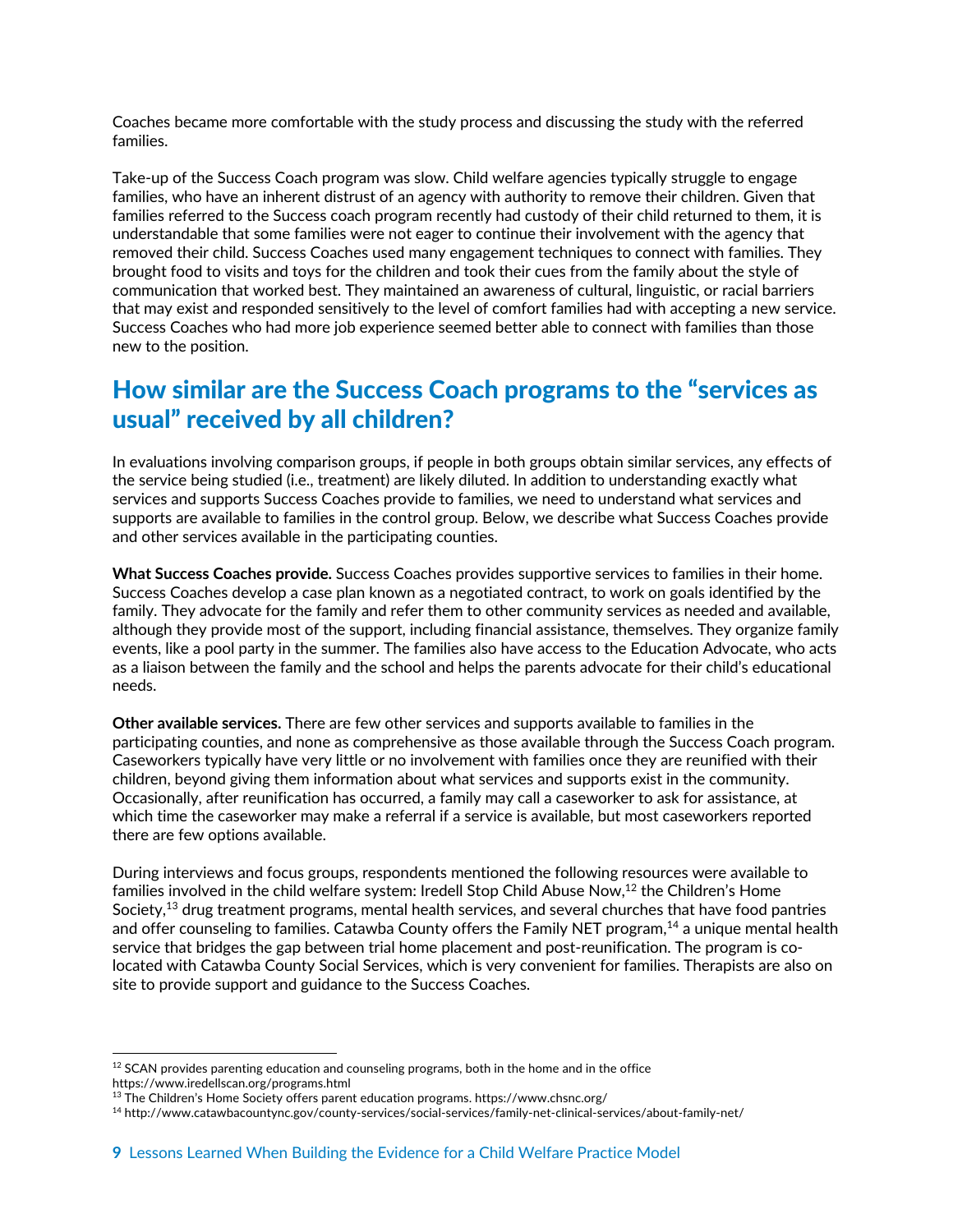## Implications for Implementation and Evaluation

Establishing an evidence base for a program model can be challenging. We learned several important lessons that may be useful to the child welfare field as program developers and evaluators continue to develop and implement new program models and evaluate their efficacy.

### Revisit the service model and manuals when expanding to new sites

Program managers may choose to expand their service area for a number of reasons. One reason is to reach more families with a promising service; another is to ensure a large enough sample to evaluate program outcomes. Although the Success Coach program had a comprehensive practice manual and training and mentoring model, the information included did not cover outreach to expansion counties. Program managers expected Success Coaches to consistently reach out to staff in the expansion counties, and they regularly discussed progress on this task during performance practice reviews. The county learned that program expansion can alter the service delivery dynamic, such as by increasing the need for additional outreach to expansion counties. Program managers may need to revise practices and procedures to accommodate these changes.

### Be aware that context affects the ability to evaluate program outcomes

Child welfare agencies often struggle with worker recruitment and retention, and the counties participating in this study were no exception. In addition, during the study period, the total number of children reunified in the participating counties decreased, reducing referrals to the program. This, in turn, reduced enrollment of families into the study. Success Coaches had to work hard to overcome these obstacles, and it took time to develop procedures to consistently reach out to new staff in each county, ensure the new workers understood and supported the study, and remembered to refer eligible families. Even though Success Coach managers were aware of these challenges, they may have underestimated how the expansion into additional counties would magnify the challenges. As the expansion progresses, reviewing and revising what is understood about the context of the programs may be helpful for making course corrections when needed.

### Family engagement requires staff with specialized skills

Despite their continued need for services and supports post reunification, families are reluctant to engage in services for many reasons. Success Coaches had to use all their skills and expertise to gain the trust of families. The more experienced Success Coaches (those who had worked in the field for a longer period of time) better understood the challenges that families faced. They were also more skilled at ascertaining what was important to each family and tailoring their message accordingly. Social workers with more practice experience may be better able to promote a service to families, so staffing decisions are especially important.

### Agencies need to secure funding and support from key partners

Child welfare agencies are required to provide mandated services, frequently on limited budgets, with no funding available for voluntary services provided after the child returns home. Catawba County leveraged its use of private funding to fill this gap, which allowed them to offer an innovative, voluntary program. Even with funding, child welfare agencies that want to expand their services into new jurisdictions need